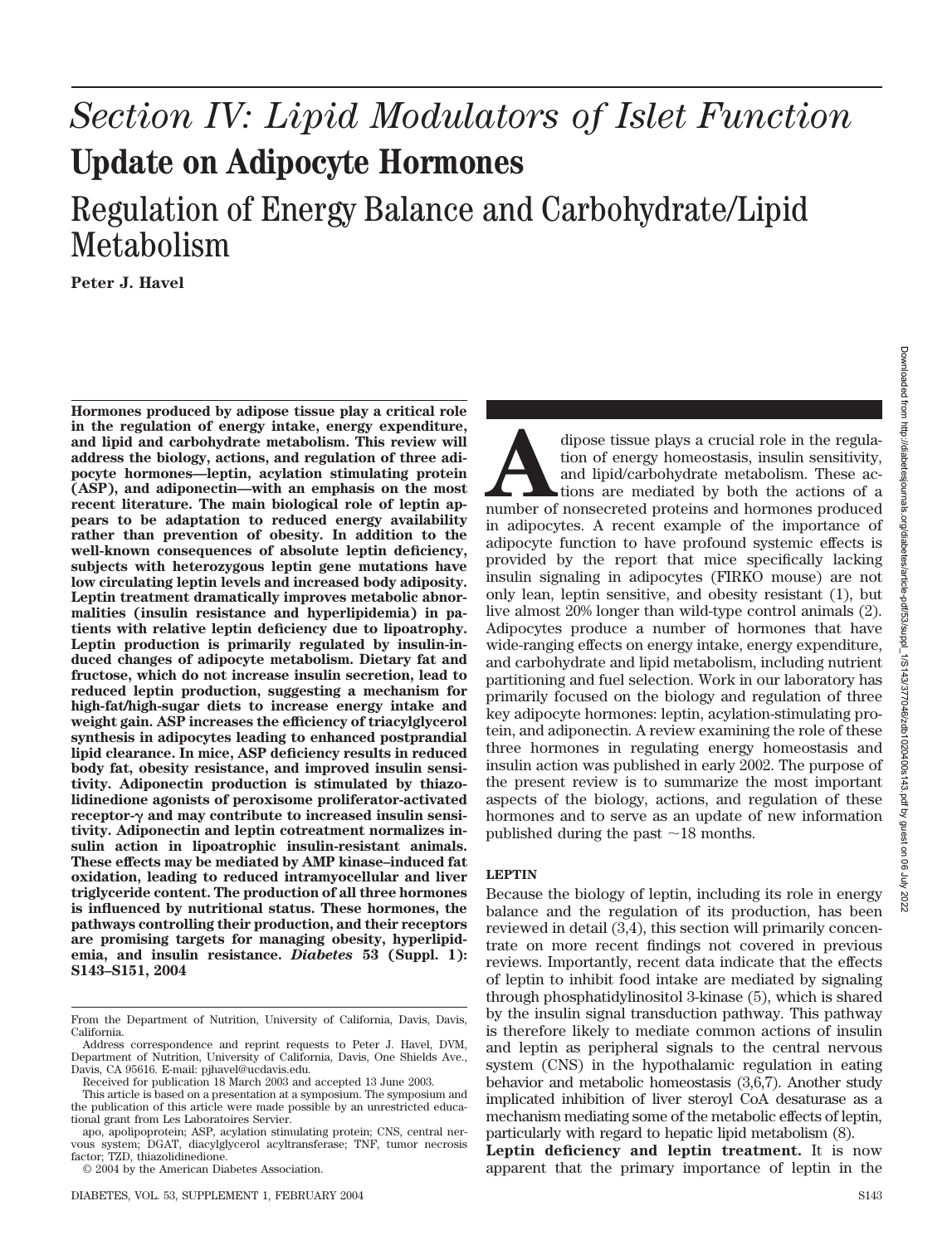

**FIG. 1. Leptin acts within the CNS to inhibit food intake and increase energy expenditure, perhaps via its effects to activate the sympathetic nervous system. Leptin also influences reproductive and neuroendocrine function. Leptin can increase insulin sensitivity, and this action appears to be mediated by direct and indirect (CNS) effects to activate AMP kinase (AMP-K) and increase muscle fatty acid oxidation (FAOx), leading to decreased intramyocellular lipid (IMCL) content. In addition to the CNS, leptin receptors are also found in numerous peripheral tissues where the hormone exerts diverse effects. Leptin secretion is primarily mediated by changes of adipocyte glucose metabolism driven by increases or decreases of meal-induced insulin secretion. Catecholamines and TZDs have been reported to inhibit leptin production; however, the physiological role of these mechanisms has not been definitively established. ASP has anabolic effects to increase triglyceride (TG) synthesis by increasing adipocyte glucose uptake, activating DGAT, and inhibiting hormone-sensitive lipase (HSL). ASP has recently been shown to stimulate insulin secretion. ASP deficiency results in obesity resistance and increased insulin sensitivity. ASP production is stimulated by insulin and by the presence of chylomicrons/VLDL after meals. Adiponectin increases insulin sensitivity, decreases hepatic glucose production (HGP), and lowers glucose plasma levels. The insulin-sensitizing effects of adiponectin appear to be mediated by activation of AMP-K, resulting in increased FAOx, and a lowering of hepatic triglyceride and IMCL content. TZD agonists of via peroxisome proliferator-activated receptor- may increase insulin sensitivity by stimulating adiponectin production. Adiponectin expression and secretion are inhibited by catecholamines, glucocorticoids, TNF-**-**, interleukin-6 (IL-6), increased adipocyte size, and possibly decreased adipocyte insulin sensitivity. FFA, free fatty acid.**

regulation of energy homeostasis is for reduced leptin production to function as a signal of negative energy balance and low energy reserves, rather than as an indicator of positive energy balance and increased energy reserves in the prevention of obesity. Accordingly, the physiological effects of decreased leptin concentrations are notably more pronounced than when leptin levels are increased above the normal physiological range. Thus, the dose response to increasing leptin concentrations appears to be near maximal at physiological levels. As in rodents, genetic mutations in the leptin gene (9,10) or defects in the leptin receptor (11) in humans result in extreme hyperphagia and obesity. Treatment with recombinant leptin reduces the marked hyperphagia and produces weight loss in leptin-deficient subjects (12). Leptin administration corrects many of the neuroendocrine, reproductive, metabolic, and immune system deficits associated with leptin deficiency (13) (Fig. 1). Heterozygous mutations of the leptin gene result in a partial deficiency syndrome characterized by increased body adiposity (14). Physiological leptin replacement prevents the onset of hyperphagia in untreated insulin-deficient diabetes (15) and the increase

of food-seeking behavior in energy-restricted rats (16). Increased sensations of hunger during dieting are related to the magnitude of decreases of leptin (17), and in one study, reduced appetite was reported in humans treated with leptin (18). In addition, it was recently demonstrated that the normal compensatory decreases of energy expenditure and thyroid axis function in response to consuming an energy-restricted diet in humans were prevented by low-dose leptin replacement (19). Together, these data suggest that decreases of leptin during weight loss could contribute to hunger, a lowered metabolic rate, and weight regain. New studies are needed to determine whether leptin replacement, or the use of strategies to increase endogenous leptin production to prevent the fall of leptin during dieting and weight loss, will help prevent weight regain in weight-reduced subjects.

The marked insulin resistance and hyperlipidemia in leptin-deficient rodent models of lipoatrophy is largely reversed by leptin administration (20,21). Low-dose leptin treatment has dramatic effects to ameliorate insulin resistance and hyperlipidemia in patients with low leptin levels resulting from congenital or acquired lipodystrophy (22).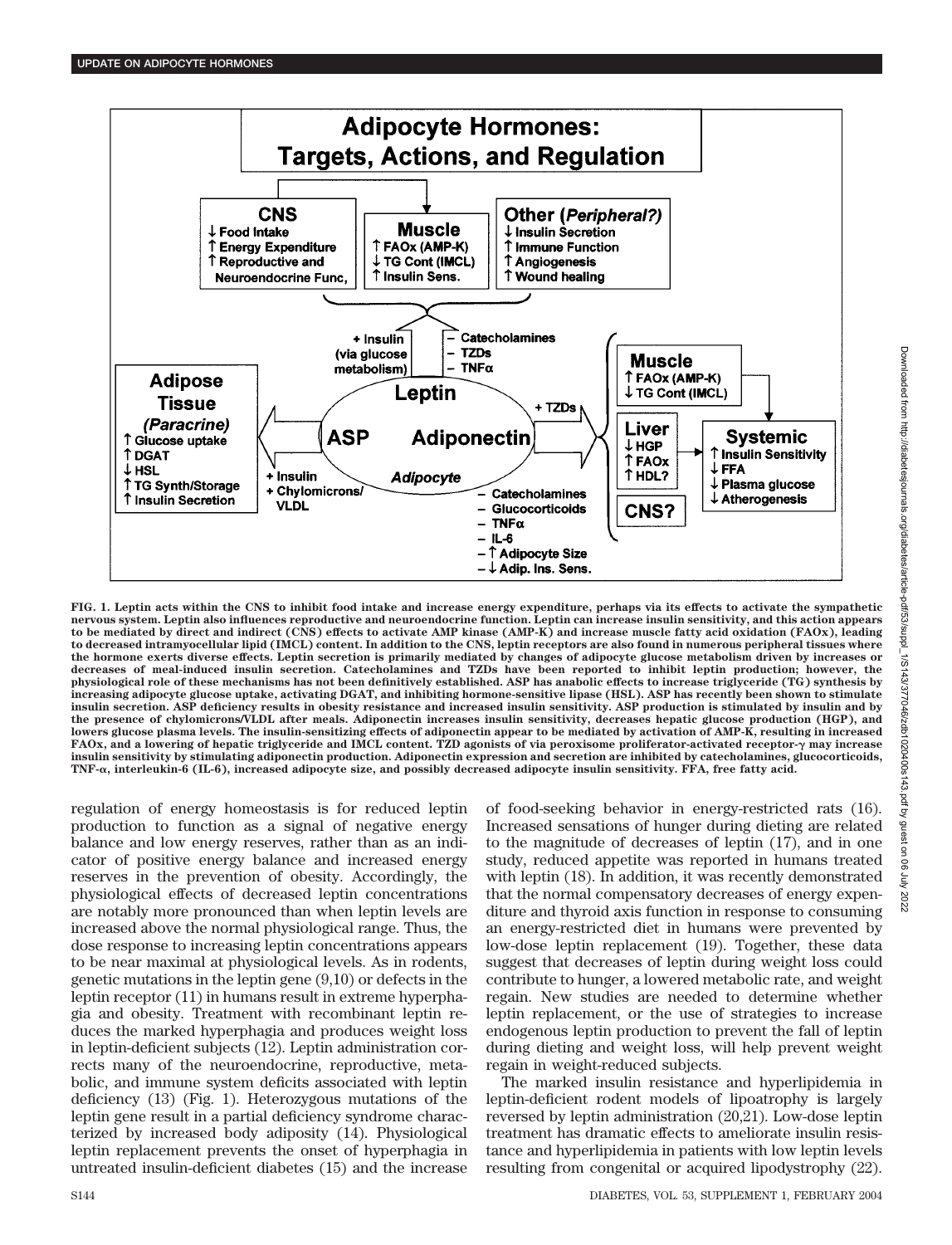The beneficial metabolic effects were associated with reduced triglyceride deposition in liver and intramyocellular lipid content in skeletal muscle (23,24). Leptin also improved pituitary, reproductive, and thyroid axis function in lipoatrophic patients (25). Plasma leptin concentrations are also decreased (along with adiponectin) in some patients with lipodystrophy associated with human immunodeficiency virus infection and antiretroviral treatment (26,27). It is possible that leptin replacement therapy would be beneficial in managing some of the metabolic abnormalities (hepatic steatosis, hyperlipidemia, and insulin resistance) in those patients with low leptin levels. Leptin-induced decreases of muscle lipid accumulation and improvements of insulin resistance appear to be mediated via direct and indirect neural activation of skeletal muscle AMP kinase (28,29). Together, the available data support a critical role for leptin in the regulation of energy balance in humans (4,30). In addition, a number of recent studies provide evidence of a role for leptin in the regulation of insulin action and lipid metabolism (4). **Regulation of leptin production.** Insulin responses to meals are the primary mediator of changes of leptin production observed during fasting/energy restriction and refeeding and of the diurnal variation of circulating leptin levels (3). Data from experiments in isolated adipocytes (31) and from clinical studies in human subjects (32) support the idea that insulin increases leptin production indirectly via its effects to increase glucose utilization and oxidative glucose metabolism in adipocytes (33) at the transcriptional level (34) (Fig. 1). The region of the leptin gene involved in the activation of the leptin promoter by insulin-mediated glucose metabolism appears to be located between  $-135$  and  $-95$  bp (35), a region that includes the binding site for the transcription factor Sp1 (36). The 24-h diurnal leptin concentrations are reduced on a day when three high-fat meals are consumed when compared with high-carbohydrate/low-fat meals, which induce larger postprandial glucose excursions and greater insulin secretion (37). In a study comparing the effects of consuming glucose- and fructose-sweetened beverages with meals, postprandial insulin responses were markedly reduced and 24-h circulating leptin concentrations were reduced by 35% (38). Consumption of high-glucose meals suppressed plasma levels of the orexigenic gastric hormone ghrelin (39,40), whereas this response was attenuated after high-fructose meals. In addition, fructose consumption induced a rapid and sustained increase of postprandial triglyceride levels, consistent with increased hepatic metabolism of fructose to lipid precursors (41). The endocrine effects of dietary fat and fructose, resulting in decreased insulin secretion and leptin production, and reduced postprandial suppression of ghrelin suggest a mechanism by which consumption of diets high in energy derived from fat and fructose could lead to overconsumption of calories, weight gain, and obesity.

**Leptin and insulin secretion.** There is a large body of evidence demonstrating that leptin has direct effects on insulin secretion with the large majority of studies reporting that leptin inhibits insulin gene transcription (42–44) and insulin secretion (45,46). Briefly, the long form of the leptin receptor is expressed in pancreatic  $\beta$ -cells (47). Leptin can inhibit insulin secretion by activating with

ATP-dependent potassium channels or via interactions with the cAMP protein kinase A signaling pathway (48), perhaps by activating phosphodiesterase B3 (49). Physiological levels of leptin have been demonstrated to inhibit insulin secretion in rats in vivo (50); however, this effect may be indirectly mediated via actions in the CNS (51).

# **ACYLATION STIMULATING PROTEIN**

The acylation stimulating protein (ASP) is a unique hormone produced from complement factor C via an interaction requiring factor B and adipsin (factor D), resulting in the formation of the C3 derivative, C3a-des-Arg, which is also known as ASP. Plasma ASP and C3 levels are highly correlated in normal subjects and in patients with elevated ASP levels associated with the nephrotic syndrome (52). An orphan G protein–coupled receptor (C5L2) that is coupled with Gi (53) has recently been shown to bind ASP (54). The receptor is expressed in 3T3-L1 cells, human fibroblasts, and human adipose tissue and has been proposed to be the receptor responsible for the metabolic actions of ASP in adipose tissue (54). ASP has a primary role in the regulation of lipid metabolism in adipocytes. However, these actions in adipose tissue result in profound effects on whole-body energy homeostasis and insulin sensitivity.

**ASP and lipid metabolism.** ASP acts locally in adipose tissue, where it stimulates glucose uptake, increases the activity of diacylglycerol acyltransferase (DGAT), and inhibits hormone-sensitive lipase activity (Fig. 1). These actions of ASP increase the efficiency of triglyceride synthesis and storage in adipocytes (55,56). C3 knockout mice, with an inability to produce ASP, exhibit delayed postprandial lipid clearance in mice (57). Intraperitoneal administration of exogenous ASP to mice accelerates the clearance of free fatty acids and triglycerides from the circulation after oral fat administration (58,59). Results from a genetic study demonstrating that plasma ASP levels are related to genes controlling total cholesterol, LDL, and triglyceride levels (60) support a role for ASP in the regulation of lipid metabolism in humans. In addition, patients with combined familial hyperlipidemia have a delayed postprandial increase of plasma C3 concentrations, suggesting a potential link between the ASP precursor and impaired free fatty acid clearance and VLDL overproduction (61). Lastly, a recent study of patients experiencing marked weight loss after gastric bypass surgery reported that the decrease of the atherogenic apolipoprotein (apo)-B is closely related to the decrease of plasma ASP levels (62).

**ASP and energy balance/carbohydrate metabolism.** ASP action is a determinant of energy homeostasis and insulin action. C3 knockout mice, which are unable to produce ASP, consume  $\sim 30\%$  more food than wild-type mice, yet have reduced adipose mass and are resistant to weight gain induced by being fed a high-fat diet (63). The C3/ASP-deficient animals have increased energy expenditure as assessed by 24-h oxygen consumption, which is elevated both at rest (light cycle) and during the active phase (dark cycle) (64). Cross-breeding of C3/ASP knockout animals with leptin-deficient *ob*/*ob* mice results in mice with reduced adiposity and increased energy expenditure (65). ASP/C3 knockout animals also have reduced fasting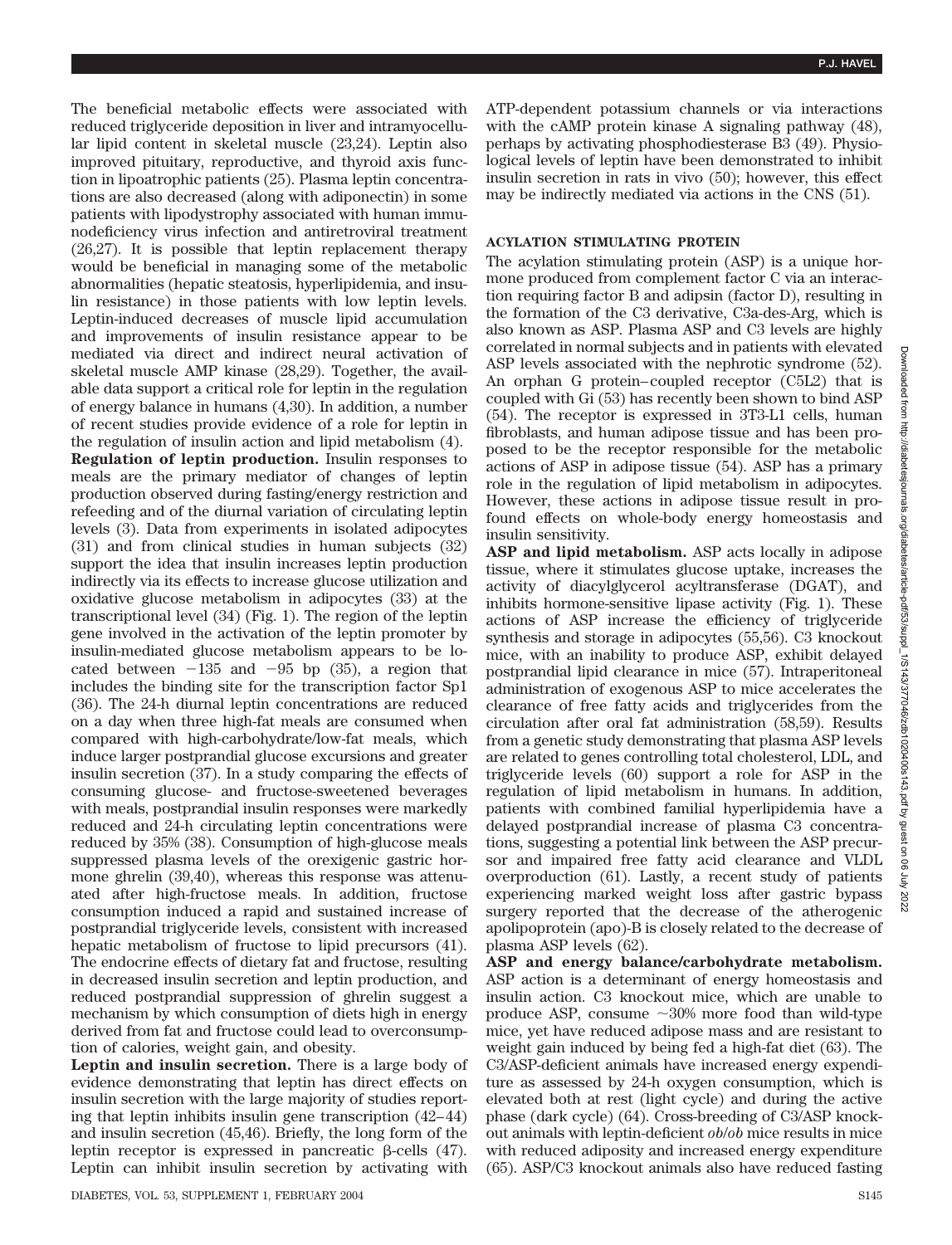insulin levels and improved glucose clearance after intraperitoneal glucose administration (58,63). It is of interest that mice with genetic knockout of the DGAT enzyme, which is regulated by ASP, exhibit a similar lean insulinsensitive obesity-resistant phenotype as C3/ASP knockout animals, as well as increased sensitivity to the effects of leptin to suppress food intake (66,67).

In addition to its known anabolic paracrine actions in adipocytes, direct effects of ASP on insulin secretion have recently been reported. ASP directly stimulated insulin secretion by INS-1 cells and isolated mouse islets. The stimulatory action appears to depend on glucose phosphorylation, calcium influx, and protein kinase C. Furthermore, ASP administration acutely increased first-phase glucose-stimulated insulin secretion in mice in vivo, resulting in enhanced glucose disposal (68).

**Regulation of ASP production.** Adiposity is an important determinant of circulating ASP levels, which are elevated in obese subjects in proportion to body adiposity (69,70). Plasma ASP concentrations decrease during fasting and after weight loss (71), including after marked weight loss resulting from gastric bypass surgery (62). In humans, plasma ASP concentrations do not increase in response fat ingestion (72). ASP release into venous plasma from subcutaneous adipose tissue can be measured 4–5 h after meals (73). ASP secretion by adipocytes in vitro is increased by insulin (74), suggesting that insulin could mediate the decrease of ASP production during energy restriction and the increase of ASP production after meals. However, circulating lipids are also likely to stimulate ASP production after fat ingestion because chylomicrons potently increase ASP secretion from cultured human adipocytes in vitro (74,75) (Fig. 1). Clearly, additional experiments are required to better understand the nutritional regulation of ASP production. However, because ASP enhances triglyceride storage, whereas interfering with ASP production reduces body fat and protects against diet-induced obesity and insulin resistance, reducing the production of ASP and ASP receptor antagonists represents potential approaches for treating obesity and type 2 diabetes.

## **ADIPONECTIN**

Adiponectin—also known as complement-related protein 30 (ACRP30), adipose most abundant gene transcript (apM1), adiponectin, and adipoQ—was identified in by several laboratories (76–78). Adiponectin is a large (30 kDa) protein produced by adipocytes. It has been reported that adiponectin is present in the circulation as a dimertrimer and as larger higher-order complexes and that the state of these oligomers influences the biological activity of the protein (79). Identification of the receptor(s) mediating the biological actions of adiponectin in liver and skeletal muscle has not yet been reported. Low circulating levels of adiponectin have been linked to several components of the metabolic (insulin resistance) syndrome, including intraabdominal body fat distribution, hyperlipidemia, low HDL levels, and insulin resistance/type 2 diabetes.

**Adiponectin and lipid metabolism.** There is a growing body of evidence that adiponectin is involved in the regulation of both lipid and carbohydrate metabolism. Adiponectin also appears to have direct and indirect actions that would be considered to protect against cardiovascular disease (4,80). It has been hypothesized that reduced adiponectin concentrations observed in obese subjects (81) are involved in the development of atherosclerosis and cardiovascular disease (82,83). Decreased adiponectin levels have been linked to small dense LDL and high apoB and triglyceride levels (84). Several studies have shown that adiponectin has direct actions on vascular endothelium that would protect against cardiovascular disease (85,86). Recent reports that adiponectin knockout mice exhibit an increase in inflammatory response to vascular injury (87) and that adiponectin administration prevents atherosclerosis in apoE-deficient mice (88,89) provide further support to the idea that adiponectin protects against cardiovascular disease. With respect to circulating lipids, several genes linked to circulating adiponectin levels have pleiotropic genetic effects on serum HDL and triglyceride levels (60). In addition, data from two large cross-sectional studies indicate that after adjusting for both sex and body adiposity, circulating adiponectin concentrations are negatively correlated with triglyceride levels and strongly positively correlated with plasma HDL concentrations (90,91).

**Adiponectin and insulin action/carbohydrate metabolism.** Adiponectin administration enhances insulin action in animals (4) and low levels of adiponectin have been proposed to contribute to insulin resistance associated with obesity (92). Adiponectin gene expression (93) and circulating adiponectin levels (94) are lower in patients with type 2 diabetes than in nondiabetic individuals. Independent of body adiposity, circulating adiponectin levels are positively correlated with insulin sensitivity as assessed by fasting insulin levels, homeostasis analysis, hyperinsulinemic-euglycemic clamp, or frequently sampled intravenous glucose tolerance test (90,91,95,96). Circulating adiponectin levels are decreased in aging obese rhesus monkeys at the time the animals begin to exhibit insulin resistance and develop type 2 diabetes (97). Decreased tyrosine phosphorylation of muscle insulin receptors is related to lower plasma adiponectin concentrations, and the low levels are predictive of the subsequent development of diabetes (98), although not of future weight gain (99) in Pima Indians. Markers of insulin resistance are linked to a quantitative trait locus on chromosome 3 in the region containing the adiponectin gene (100). Further evidence that adiponectin production is required for normal insulin action is provided by reports that heterozygous and homozygous adiponectin knockout mice are insulin resistant with a gene dose effect (87) or develop diet-induced insulin resistance (101). However, it is possible that insulin resistance resulting from adiponectin deficiency may be compensated by genetic background (i.e., differences in mouse strain), because other investigators have reported normal insulin action in an adiponectin knockout mouse model (102).

Administration of adiponectin lowers circulating glucose levels without stimulating insulin secretion in both normal mice and in mouse models of diabetes (103). Adiponectin may act directly on the liver because adiponectin lowers hepatic glucose production in mice (104) and enhances the effects of insulin to decrease glucose production by isolated hepatocytes (105). Adiponectin administration also reduces insulin resistance and im-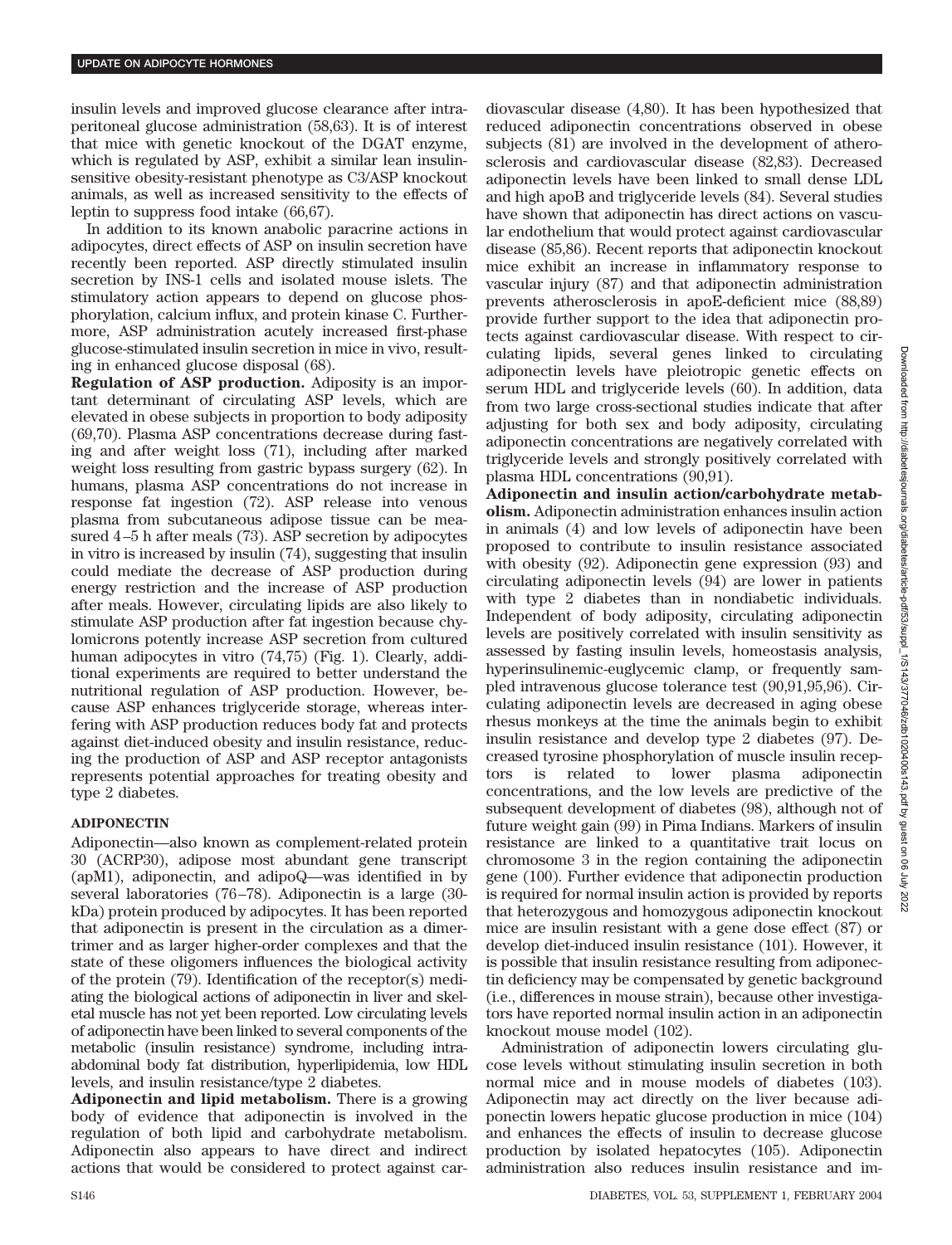proves glucose tolerance in mice with low adiponectin levels resulting from lipoatrophy- or obesity-induced insulin resistance (105). In these studies, plasma glucose levels in mice with lipoatrophic diabetes were normalized when leptin was co-administered with adiponectin (105). Furthermore, the amelioration of insulin resistance was associated with decreased triglyceride deposition in liver and in skeletal muscle, the expression of genes involved in lipid transport and use, and increased fat oxidation in muscle (105). Circulating adiponectin levels are also decreased in patients with congenital (106) or human immunodeficiency virus–associated lipodystrophy (107–111). Therefore, adiponectin treatment may be of benefit in controlling the multiple metabolic disturbances, including hepatic steatosis, insulin resistance, and dyslipidemia present in these patients.

In one study, adiponectin treatment was reported to induce weight loss without decreasing food intake in mice consuming a high-fat high-sucrose diet—an effect associated with increased muscle fat oxidation and lowered circulating fatty acid concentrations (112). There is evidence that the insulin-sensitizing effects of adiponectin in muscle, like those of leptin, also involve activation of the AMP kinase (113,114). Therefore, it appears that adiponectin can increase insulin action via direct effects on hepatic glucose production and by reducing ectopic fat deposition in liver and muscle via increases of fat oxidation (115,116) (Fig. 1). Accordingly, low adiponectin concentrations in obese adolescent subjects are associated with increased intramyocellular lipid deposition and impaired insulin action (117). At this time, there are no published reports of direct effects of adiponectin on insulin secretion.

**Regulation of adiponectin production.** Circulating concentrations of most hormones produced by adipose tissue, including leptin, tumor necrosis factor (TNF)- $\alpha$ , plasma activator inhibitor 1, and ASP, are positively related to body adiposity. In contrast, circulating adiponectin concentrations are reduced in obese animals (105,118) and humans (82,90,95). In a cross-sectional study including obese and lean men and women, the negative relationship between plasma adiponectin and visceral fat (measured by computed tomography scan) was significantly stronger than that with subcutaneous fat (119). One explanation is that adiponectin is primarily produced by visceral adipose tissue, but that large triglyceride-filled visceral adipocytes produce less adiponectin. It has been reported that omental adipocytes secrete more adiponectin than adipocytes isolated from subcutaneous fat (120). The known insulinsensitizing actions of adiponectin suggest that reduced adiponectin production may contribute to the well-known relationship between visceral fat deposition and insulin resistance (121). Like leptin (122,123), plasma adiponectin levels are increased in women (90). Differences in adipocyte size and body composition could contribute to the sex difference in adiponectin levels because women with a gynoid body fat distribution are known to have smaller and more numerous adipocytes than women with android fat distribution (124). Circulating adiponectin levels increase after weight loss in humans (94). The low plasma adiponectin concentrations in morbidly obese subjects are normalized after weight loss induced by gastric bypass surgery (62,125,126). Furthermore, in patients with stable weights, those subjects with the lowest presurgical adiponectin levels lost the most weight after surgery (62) and the subjects exhibiting the largest increases of plasma adiponectin were the most insulin sensitive after surgeryinduced weight loss (62,125). Again, a possible explanation for the paradoxical reduction of adiponectin in obese subjects and the increase after weight loss is that adiponectin may be primarily produced by visceral fat, as suggested by one study of human adipocytes in vitro (120), but that large visceral adipocytes with greater triglyceride stores produce less adiponectin than small adipocytes. Because large adipocytes are less insulin sensitive, it is possible that the insulin sensitivity of adipocytes is also a determinant of adiponectin production, as has been suggested by our unpublished data and that of other investigators (127) (Fig. 1).

Humans with severe insulin-resistant diabetes due to dominant-negative mutations that inactivate peroxisome proliferator-activated receptor- $\gamma$  (128) have very low circulating adiponectin levels (129). Thiazolidinedione (TZD) agonists of peroxisome proliferator-activated receptor increase adiponectin expression and circulating levels in rodents (105,108,129–131) and plasma adiponectin levels in nondiabetic subjects (132) and in patients with type 2 diabetes (132–134). In contrast, plasma adiponectin was unchanged in response to metformin (134). In addition, the improvement of insulin sensitivity during TZD treatment was related to the increase of circulating adiponectin (134). It is possible the effects of TZDs to increase wholebody insulin sensitivity (135) and to protect against cardiovascular disease (136) could be mediated by increased adiponectin production. Adiponectin gene expression is reduced by TNF- $\alpha$  (130,137–139), interleukin-6 (139,140),  $\beta$ -adrenergic agonists  $(141-143)$ , or glucocorticoids (13,144). Adrenalectomy increases adiponectin gene expression and circulating adiponectin levels, along with insulin sensitivity in *ob*/*ob* mice (145). The effects of cytokines, catecholamines, and glucocorticoids to induce insulin resistance could be mediated, in part, by their effects to decrease adiponectin production (Fig. 1).

The role of insulin in the regulation of adiponectin production is not yet clear. There are reports that insulin can either stimulate (144,146) or inhibit (138) adiponectin gene expression or secretion in cultured adipocytes. A modest decrease of plasma adiponectin was observed during a 5-h hyperinsulinemic-euglycemic clamp (132). However, plasma adiponectin levels increase in patients with type 2 diabetes during sulfonylurea treatment, which stimulates insulin secretion (147). In contrast to the marked decline of circulating leptin concentrations in response to acute energy restriction (148), the increase of adiponectin during acute energy restriction in humans, with little change in body fat, is relatively small and depends on sex (149). Circulating adiponectin concentrations are increased by exercise training when body fat content is reduced (150,151), but they do not change if body composition is unaltered (152). A recent study reported a diurnal pattern of circulating adiponectin concentrations in six normal-weight male subjects, with a nocturnal decrease of  $\sim$ 20% below 24-h mean levels (153). However, this diurnal pattern of adiponectin concentrations was not apparent over a 24-h period in six female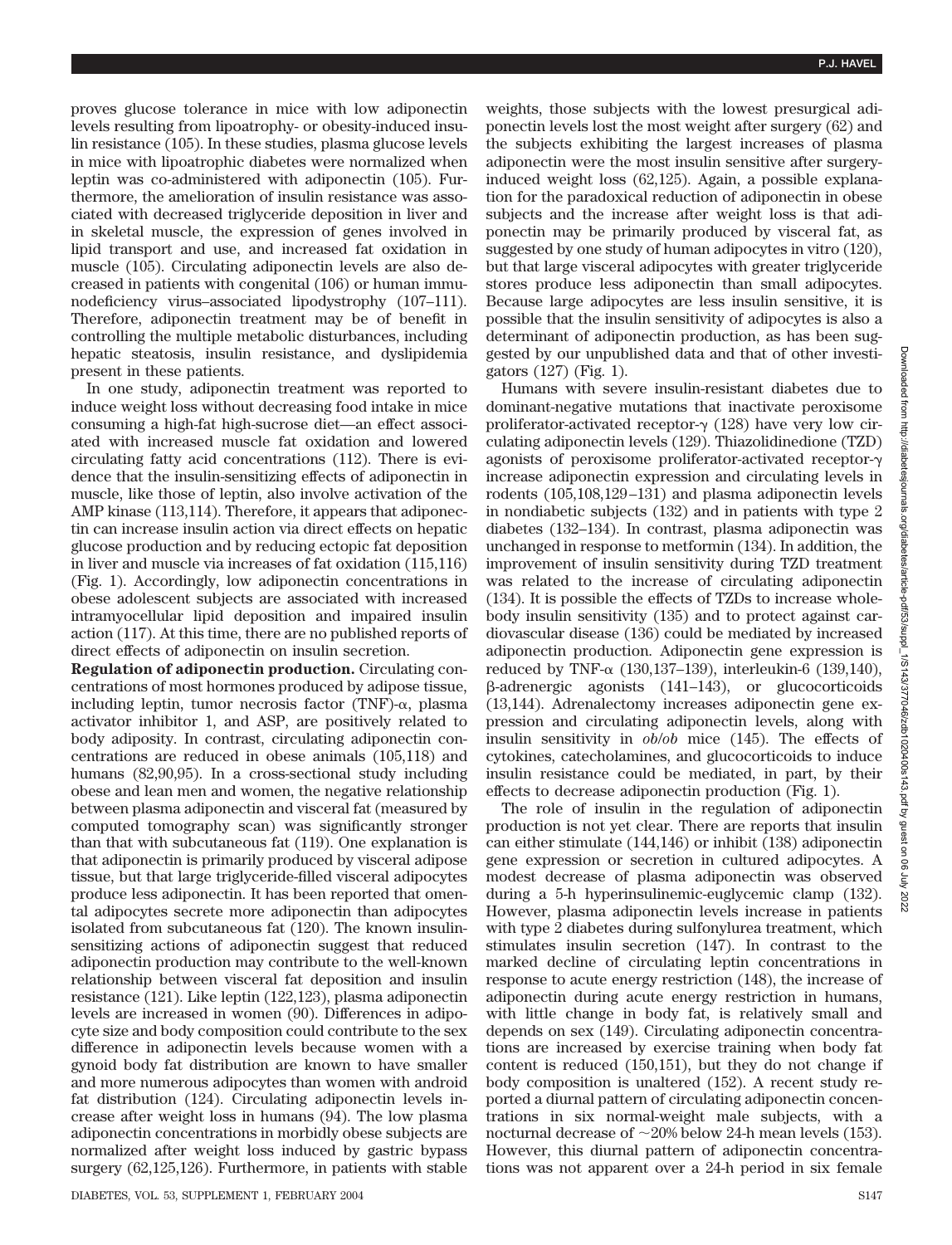subjects consuming three high-carbohydrate meals that induce large postprandial insulin responses, suggesting another potential sex difference (K. Teff, P.J.H., unpublished data). Available data suggest that infusion of fatty acids (Intralipid) (154), insulin and glucose administration (132), insulin responses to meals, and acute energy restriction (149) have, at most, modest effects on plasma adiponectin concentrations.

### **CONCLUSIONS**

A large number of proteins produced by adipose tissue, both intracellular and secreted, function, in concert with the CNS, liver, and muscle, in the coordination of energy homeostasis and fuel metabolism. Among these proteins, alterations in the production of the hormones, leptin, ASP, and adiponectin appear to have substantial effects on body adiposity and insulin sensitivity. The processes involved in regulating energy homeostasis and intermediary lipid and carbohydrate metabolism are inextricably linked by common neuroendocrine mediators, including, leptin, ASP, and adiponectin. The production of all three adipocyte hormones appears to be regulated by nutritional status, i.e., feeding, fasting, and/or weight loss. A more complete understanding of the molecular and biochemical pathways regulating the biosynthesis of these hormones and their precise mechanisms of action is likely to lead to new approaches for managing obesity, dyslipidemia, and insulin resistance/type 2 diabetes (4).

#### **REFERENCES**

- 1. Bluher M, Michael MD, Peroni OD, Ueki K, Carter N, Kahn BB, Kahn CR: Adipose tissue selective insulin receptor knockout protects against obesity and obesity-related glucose intolerance*. Dev Cell* 3:25–38, 2002
- 2. Bluher M, Kahn BB, Kahn CR: Extended longevity in mice lacking the insulin receptor in adipose tissue*. Science* 299:572–574, 2003
- 3. Havel PJ: Peripheral signals conveying metabolic information to the brain: short-term and long-term regulation of food intake and energy homeostasis*. Exp Biol Med (Maywood)* 226:963–977, 2001
- 4. Havel PJ: Control of energy homeostasis and insulin action by adipocyte hormones: leptin, acylation stimulating protein, and adiponectin*. Curr Opin Lipidol* 13:51–59, 2002
- 5. Niswender KD, Morton GJ, Stearns WH, Rhodes CJ, Myers MG Jr, Schwartz MW: Intracellular signaling: key enzyme in leptin-induced anorexia*. Nature* 413:794–795, 2001
- 6. Porte D Jr, Baskin DG, Schwartz MW: Leptin and insulin action in the central nervous system*. Nutr Rev* 60:S20–S29; discussion S68–S87, 2002
- 7. Niswender KD, Schwartz MW: Insulin and leptin revisited: adiposity signals with overlapping physiological and intracellular signaling capabilities*. Front Neuroendocrinol* 24:1–10, 2003
- 8. Cohen P, Miyazaki M, Socci ND, Hagge-Greenberg A, Liedtke W, Soukas AA, Sharma R, Hudgins LC, Ntambi JM, Friedman JM: Role for stearoyl-CoA desaturase-1 in leptin-mediated weight loss*. Science* 297:240–243, 2002
- 9. Montague CT, Farooqi IS, Whitehead JP, Soos MA, Rau H, Wareham NJ, Sewter CP, Digby JE, Mohammed SN, Hurst JA, Cheetham CH, Earley AR, Barnett AH, Prins JB, O'Rahilly S: Congenital leptin deficiency is associated with severe early-onset obesity in humans*. Nature* 387:903–908, 1997
- 10. Strobel A, Issad T, Camoin L, Ozata M, Strosberg AD: A leptin missense mutation associated with hypogonadism and morbid obesity*. Nat Genet* 18:213–215, 1998
- 11. Clement K, Vaisse C, Lahlou N, Cabrol S, Pelloux V, Cassuto D, Gourmelen M, Dina C, Chambaz J, Lacorte JM, Basdevant A, Bougneres P, Lebouc Y, Froguel P, Guy-Grand B: A mutation in the human leptin receptor gene causes obesity and pituitary dysfunction*. Nature* 392:398– 401, 1998
- 12. Farooqi IS, Jebb SA, Langmack G, Lawrence E, Cheetham CH, Prentice AM, Hughes IA, McCamish MA, O'Rahilly S: Effects of recombinant leptin therapy in a child with congenital leptin deficiency*. N Engl J Med* 341:879–884, 1999
- 13. Farooqi IS, Matarese G, Lord GM, Keogh JM, Lawrence E, Agwu C, Sanna V, Jebb SA, Perna F, Fontana S, Lechler RI, DePaoli AM, O'Rahilly S: Beneficial effects of leptin on obesity, T cell hyporesponsiveness, and neuroendocrine/metabolic dysfunction of human congenital leptin deficiency*. J Clin Invest* 110:1093–1103, 2002
- 14. Farooqi IS, Keogh JM, Kamath S, Jones S, Gibson WT, Trussell R, Jebb SA, Lip GY, O'Rahilly S: Partial leptin deficiency and human adiposity*. Nature* 414:34–35, 2001
- 15. Sindelar DK, Havel PJ, Seeley RJ, Wilkinson CW, Woods SC, Schwartz MW: Low plasma leptin levels contribute to diabetic hyperphagia in rats*. Diabetes* 48:1275–1280, 1999
- 16. Figlewicz DP, Higgins MS, Ng-Evans SB, Havel PJ: Leptin reverses sucrose-conditioned place preference in food-restricted rats*. Physiol Behav* 73:229–234, 2001
- 17. Keim NL, Stern JS, Havel PJ: Relation between circulating leptin concentrations and appetite during a prolonged, moderate energy deficit in women*. Am J Clin Nutr* 68:794–801, 1998
- 18. Westerterp-Plantenga MS, Saris WH, Hukshorn CJ, Campfield LA: Effects of weekly administration of pegylated recombinant human OB protein on appetite profile and energy metabolism in obese men*. Am J Clin Nutr* 74:426–434, 2001
- 19. Rosenbaum M, Murphy EM, Heymsfield SB, Matthews DE, Leibel RL: Low dose leptin administration reverses effects of sustained weight-reduction on energy expenditure and circulating concentrations of thyroid hormones*. J Clin Endocrinol Metab* 87:2391–2394, 2002
- 20. Ebihara K, Ogawa Y, Masuzaki H, Shintani M, Miyanaga F, Aizawa-Abe M, Hayashi T, Hosoda K, Inoue G, Yoshimasa Y, Gavrilova O, Reitman ML, Nakao K: Transgenic overexpression of leptin rescues insulin resistance and diabetes in a mouse model of lipoatrophic diabetes*. Diabetes* 50:1440–1448, 2001
- 21. Colombo C, Cutson JJ, Yamauchi T, Vinson C, Kadowaki T, Gavrilova O, Reitman ML: Transplantation of adipose tissue lacking leptin is unable to reverse the metabolic abnormalities associated with lipoatrophy*. Diabetes* 51:2727–2733, 2002
- 22. Oral EA, Simha V, Ruiz E, Andewelt A, Premkumar A, Snell P, Wagner AJ, DePaoli AM, Reitman ML, Taylor SI, Gorden P, Garg A: Leptin-replacement therapy for lipodystrophy*. N Engl J Med* 346:570–578, 2002
- 23. Petersen KF, Oral EA, Dufour S, Befroy D, Ariyan C, Yu C, Cline GW, DePaoli AM, Taylor SI, Gorden P, Shulman GI: Leptin reverses insulin resistance and hepatic steatosis in patients with severe lipodystrophy*. J Clin Invest* 109:1345–1350, 2002
- 24. Simha V, Szczepaniak LS, Wagner AJ, DePaoli AM, Garg A: Effect of leptin replacement on intrahepatic and intramyocellular lipid content in patients with generalized lipodystrophy*. Diabetes Care* 26:30–35, 2003
- 25. Oral EA, Ruiz E, Andewelt A, Sebring N, Wagner AJ, Depaoli AM, Gorden P: Effect of leptin replacement on pituitary hormone regulation in patients with severe lipodystrophy*. J Clin Endocrinol Metab* 87:3110– 3117, 2002
- 26. Estrada V, Serrano-Rios M, Martinez Larrad MT, Villar NG, Gonzalez Lopez A, Tellez MJ, Fernandez C: Leptin and adipose tissue maldistribution in HIV-infected male patients with predominant fat loss treated with antiretroviral therapy*. J Acquir Immune Defic Syndr* 29:32–40, 2002
- 27. Gan SK, Samaras K, Thompson CH, Kraegen EW, Carr A, Cooper DA, Chisholm DJ: Altered myocellular and abdominal fat partitioning predict disturbance in insulin action in HIV protease inhibitor-related lipodystrophy*. Diabetes* 51:3163–3169, 2002
- 28. Minokoshi Y, Kim YB, Peroni OD, Fryer LG, Muller C, Carling D, Kahn BB: Leptin stimulates fatty-acid oxidation by activating AMP-activated protein kinase*. Nature* 415:339–343, 2002
- 29. Minokoshi Y, Kahn BB: Role of AMP-activated protein kinase in leptininduced fatty acid oxidation in muscle*. Biochem Soc Trans* 31:196–201, 2003
- 30. Havel PJ: Leptin production and action: relevance to energy balance in humans*. Am J Clin Nutr* 67:355–356, 1998
- 31. Mueller WM, Gregoire FM, Stanhope KL, Mobbs CV, Mizuno TM, Warden CH, Stern JS, Havel PJ: Evidence that glucose metabolism regulates leptin secretion from cultured rat adipocytes*. Endocrinology* 139:551–558, 1998
- 32. Wellhoener P, Fruehwald-Schultes B, Kern W, Dantz D, Kerner W, Born J, Fehm HL, Peters A: Glucose metabolism rather than insulin is a main determinant of leptin secretion in humans*. J Clin Endocrinol Metab* 85:1267–1271, 2000
- 33. Mueller WM, Stanhope KL, Gregoire F, Evans JL, Havel PJ: Effects of metformin and vanadium on leptin secretion from cultured rat adipocytes*. Obes Res* 8:530–539, 2000
- 34. Moreno-Aliaga MJ, Stanhope KL, Havel PJ: Transcriptional regulation of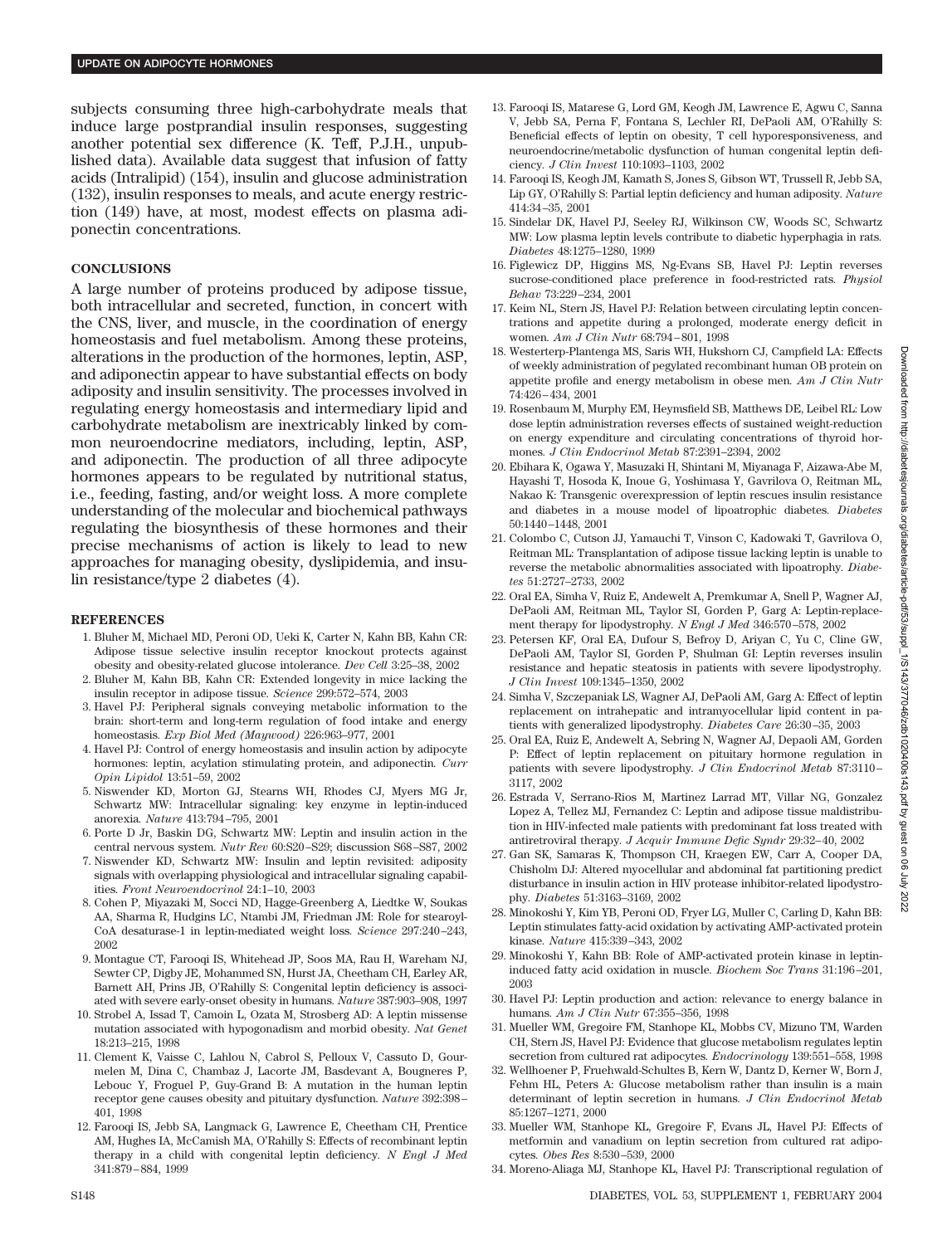the leptin promoter by insulin-stimulated glucose metabolism in 3t3–l1 adipocytes*. Biochem Biophys Res Commun* 283:544–548, 2001

- 35. Moreno-Aliaga MJ, Stanhope KL, Martinez JA, Havel PJ: Identification of the cis-acting element and the trans-acting factor regulated by insulinstimulated glucose metabolism in the leptin gene promoter in primary rat adipocytes (Abstract)*. Obes Res* (Suppl. 1):A45, 2003
- 36. Iritani N: Nutritional and insulin regulation of leptin gene expression*. Curr Opin Clin Nutr Metab Care* 3:275–279, 2000
- 37. Havel PJ, Townsend R, Chaump L, Teff K: High-fat meals reduce 24-h circulating leptin concentrations in women*. Diabetes* 48:334–341, 1999
- 38. Teff K, Elliott S, Townsend R, Keim N, Havel PJ: Consuming high fructose meals reduces circulating insulin and leptin concentrations in women (Abstract)*. Obes Res* 50:A532, 2001
- 39. Horvath TL, Diano S, Sotonyi P, Heiman M, Tschop M: Minireview: ghrelin and the regulation of energy balance: a hypothalamic perspective*. Endocrinology* 142:4163–4169, 2001
- 40. Muccioli G, Tschop M, Papotti M, Deghenghi R, Heiman M, Ghigo E: Neuroendocrine and peripheral activities of ghrelin: implications in metabolism and obesity*. Eur J Pharmacol* 440:235–254, 2002
- 41. Elliott SS, Keim NL, Stern JS, Teff K, Havel PJ: Fructose, weight gain, and the insulin resistance syndrome*. Am J Clin Nutr* 76:911–922, 2002
- 42. Seufert J, Kieffer TJ, Habener JF: Leptin inhibits insulin gene transcription and reverses hyperinsulinemia in leptin-deficient ob/ob mice*. Proc Natl Acad SciUSA* 96:674–679, 1999
- 43. Seufert J, Kieffer TJ, Leech CA, Holz GG, Moritz W, Ricordi C, Habener JF: Leptin suppression of insulin secretion and gene expression in human pancreatic islets: implications for the development of adipogenic diabetes mellitus*. J Clin Endocrinol Metab* 84:670–676, 1999
- 44. Melloul D, Marshak S, Cerasi E: Regulation of insulin gene transcription*. Diabetologia* 45:309–326, 2002
- 45. Kieffer TJ, Habener JF: The adipoinsular axis: effects of leptin on pancreatic beta-cells*. Am J Physiol Endocrinol Metab* 278:E1–E14, 2000
- 46. Margetic S, Gazzola C, Pegg GG, Hill RA: Leptin: a review of its peripheral actions and interactions*. Int J Obes Relat Metab Disord* 26:1407–1433, 2002
- 47. Kieffer TJ, Heller RS, Leech CA, Holz GG, Habener JF: Leptin suppression of insulin secretion by the activation of ATP-sensitive  $K<sup>+</sup>$  channels in pancreatic beta-cells*. Diabetes* 46:1087–1093, 1997
- 48. Ahren B, Havel PJ: Leptin inhibits insulin secretion induced by cellular cAMP in a pancreatic B cell line (INS-1 cells)*. Am J Physiol* 277:R959– R966, 1999
- 49. Zhao AZ, Bornfeldt KE, Beavo JA: Leptin inhibits insulin secretion by activation of phosphodiesterase 3B*. J Clin Invest* 102:869–873, 1998
- 50. Cases JA, Gabriely I, Ma XH, Yang XM, Michaeli T, Fleischer N, Rossetti L, Barzilai N: Physiological increase in plasma leptin markedly inhibits insulin secretion in vivo*. Diabetes* 50:348–352, 2001
- 51. Muzumdar R, Ma X, Yang X, Atzmon G, Bernstein J, Karkanias G, Barzilai N: Physiologic effect of leptin on insulin secretion is mediated mainly through central mechanisms*. FASEB J* 17:1130–1132, 2003
- 52. Ozata M, Oktenli C, Gulec M, Ozgurtas T, Bulucu F, Caglar K, Bingol N, Vural A, Ozdemir IC: Increased fasting plasma acylation-stimulating protein concentrations in nephrotic syndrome*. J Clin Endocrinol Metab* 87:853–858, 2002
- 53. Cain SA, Monk PN: The orphan receptor C5L2 has high affinity binding sites for complement fragments C5a and C5a des-Arg(74)*. J Biol Chem* 277:7165–7169, 2002
- 54. Kalant D, Cain SA, Maslowska M, Sniderman AD, Cianflone K, Monk PN: The chemoattractant receptor-like protein C5L2 binds the C3a des-Arg77/ acylation-stimulating protein*. J Biol Chem* 278:11123–11129, 2003
- 55. Cianflone K, Maslowska M, Sniderman AD: Acylation stimulating protein (ASP), an adipocyte autocrine: new directions*. Semin Cell Dev Biol* 10:31–41, 1999
- 56. Cianflone K, Xia Z, Chen LY: Critical review of acylation-stimulating protein physiology in humans and rodents*. Biochim Biophys Acta* 1609:127–143, 2003
- 57. Murray I, Sniderman AD, Havel PJ, Cianflone K: Acylation stimulating protein (ASP) deficiency alters postprandial and adipose tissue metabolism in male mice*. J Biol Chem* 274:36219–36225, 1999
- 58. Murray I, Sniderman AD, Cianflone K: Enhanced triglyceride clearance with intraperitoneal human acylation stimulating protein in C57BL/6 mice*. Am J Physiol* 277:E474–E480, 1999
- 59. Saleh J, Blevins JE, Havel PJ, Barrett JA, Gietzen DW, Cianflone K: Acylation stimulating protein (ASP) acute effects on postprandial lipemia and food intake in rodents*. Int J Obes Relat Metab Disord* 25:705–713, 2001
- 60. Comuzzie AG, Cianflone K, Martin LJ, Zakarian R, Nagrani G, Almasy L,

Rainwater DL, Cole S, Hixson JE, MacLuer JW, Blangero J: Serum levels of acylation stimulating protein (ASP) show evidence of a pleiotropic relationship with total cholesterol, LDL, and triglycerides and preliminary evidence of linkage on chromosomes 5 and 17 in Mexican Americans (Abstract)*. Obes Res* 9:103S, 2001

- 61. Meijssen S, van Dijk H, Verseyden C, Erkelens DW, Cabezas MC: Delayed and exaggerated postprandial complement component 3 response in familial combined hyperlipidemia*. Arterioscler Thromb Vasc Biol* 22:811– 816, 2002
- 62. Faraj M, Havel PJ, Phelis S, Blank D, Sniderman AD, Cianflone K: Plasma acylation-stimulating protein, adiponectin, leptin, and ghrelin before and after weight loss induced by gastric bypass surgery in morbidly obese subjects*. J Clin Endocrinol Metab* 88:1594–1602, 2003
- 63. Murray I, Havel PJ, Sniderman AD, Cianflone K: Reduced body weight, adipose tissue, and leptin levels despite increased energy intake in female<br>mice lacking acylation-stimulating protein. Endocrinology mice lacking acylation-stimulating protein. 141:1041–1049, 2000
- 64. Digitale E, Nicolescu O, Stanhope KL, Cianflone K, Havel PJ: Increased energy expenditure and uncoupling protein 2 and 3 expression, with normal locomotor activity and in vitro leptin production in obesityresistant complement 3/acylation stimulating protein knockout mice (Late-breaking abstract at Annual Meeting of the North American Association for the Study of Obesity, Quebec, Canada, 2001)*. Obes Res* 10:67, 2001
- 65. Xia Z, Sniderman AD, Cianflone K: Acylation-stimulating protein (ASP) deficiency induces obesity resistance and increased energy expenditure in ob/ob mice*. J Biol Chem* 277:45874–45879, 2002
- 66. Smith SJ, Cases S, Jensen DR, Chen HC, Sande E, Tow B, Sanan DA, Raber J, Eckel RH, Farese RV Jr: Obesity resistance and multiple mechanisms of triglyceride synthesis in mice lacking Dgat*. Nat Genet* 25:87–90, 2000
- 67. Chen HC, Smith SJ, Ladha Z, Jensen DR, Ferreira LD, Pulawa LK, McGuire JG, Pitas RE, Eckel RH, Farese RV Jr: Increased insulin and leptin sensitivity in mice lacking acyl CoA:diacylglycerol acyltransferase 1*. J Clin Invest* 109:1049–1055, 2002
- 68. Ahrén B, Havel PJ, Pacini G, Cianflone K: Acylation stimulating protein stimulates insulin secretion*. Int J Obes Relat Metab Disord* 27:1037–1043, 2003
- 69. Weyer C, Pratley RE: Fasting and postprandial plasma concentrations of acylation-stimulation protein (ASP) in lean and obese Pima Indians compared to Caucasians*. Obes Res* 7:444–452, 1999
- 70. Sniderman AD, Maslowska M, Cianflone K: Of mice and men (and women) and the acylation-stimulating protein pathway*. Curr Opin Lipidol* 11:291–296, 2000
- 71. Faraj M, Jones P, Sniderman AD, Cianflone K: Enhanced dietary fat clearance in postobese women*. J Lipid Res* 42:571–580, 2001
- 72. Koistinen HA, Vidal H, Karonen SL, Dusserre E, Vallier P, Koivisto VA, Ebeling P: Plasma acylation stimulating protein concentration and subcutaneous adipose tissue C3 mRNA expression in nondiabetic and type 2 diabetic men*. Arterioscler Thromb Vasc Biol* 21:1034–1039, 2001
- 73. Saleh J, Summers LK, Cianflone K, Fielding BA, Sniderman AD, Frayn KN: Coordinated release of acylation stimulating protein (ASP) and triacylglycerol clearance by human adipose tissue in vivo in the postprandial period*. J Lipid Res* 39:884–891, 1998
- 74. Maslowska M, Scantlebury T, Germinario R, Cianflone K: Acute in vitro production of acylation stimulating protein in differentiated human adipocytes*. J Lipid Res* 38:1–11, 1997
- 75. Scantlebury T, Maslowska M, Cianflone K: Chylomicron-specific enhancement of acylation stimulating protein and precursor protein C3 production in differentiated human adipocytes*. J Biol Chem* 273:20903–20909, 1998
- 76. Scherer PE, Williams S, Fogliano M, Baldini G, Lodish HF: A novel serum protein similar to C1q, produced exclusively in adipocytes*. J Biol Chem* 270:26746–26749, 1995
- 77. Hu E, Liang P, Spiegelman BM: AdipoQ is a novel adipose-specific gene dysregulated in obesity*. J Biol Chem* 271:10697–10703, 1996
- 78. Maeda K, Okubo K, Shimomura I, Funahashi T, Matsuzawa Y, Matsubara K: cDNA cloning and expression of a novel adipose specific collagen-like factor, apM1 (AdiPose Most abundant Gene transcript 1)*. Biochem Biophys Res Commun* 221:286–289, 1996
- 79. Pajvani UB, Du X, Combs TP, Berg AH, Rajala MW, Schulthess T, Engel J, Brownlee M, Scherer PE: Structure-function studies of the adipocytesecreted hormone Acrp30/adiponectin: implications for metabolic regulation and bioactivity*. J Biol Chem* 278:9073–9085, 2003
- 80. Stefan N, Stumvoll M: Adiponectin: its role in metabolism and beyond*. Horm Metab Res* 34:469–474, 2002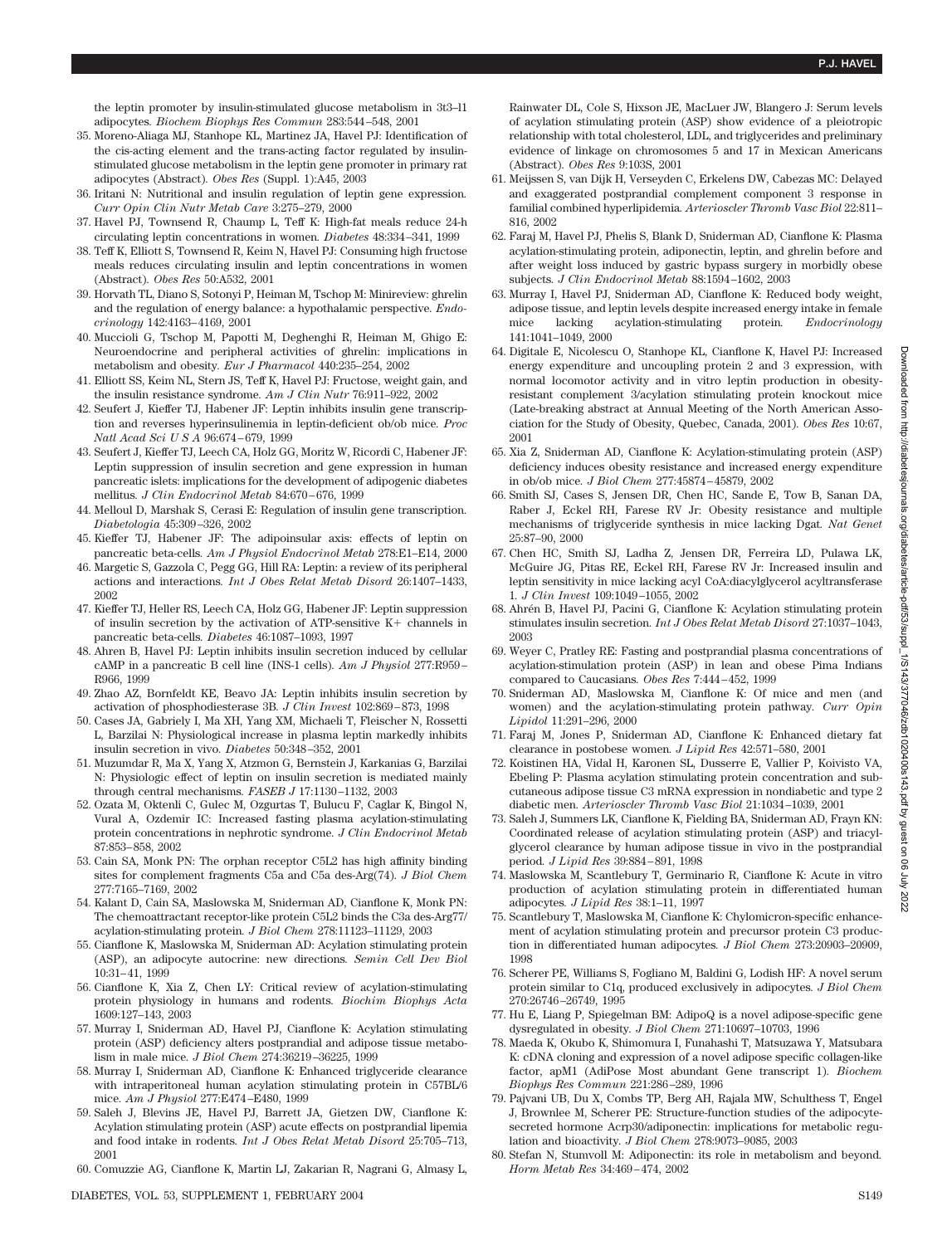- 81. Arita Y, Kihara S, Ouchi N, Takahashi M, Maeda K, Miyagawa J, Hotta K, Shimomura I, Nakamura T, Miyaoka K, Kuriyama H, Nishida M, Yamashita S, Okubo K, Matsubara K, Muraguchi M, Ohmoto Y, Funahashi T, Matsuzawa Y: Paradoxical decrease of an adipose-specific protein, adiponectin, in obesity*. Biochem Biophys Res Commun* 257:79–83, 1999
- 82. Funahashi T, Nakamura T, Shimomura I, Maeda K, Kuriyama H, Takahashi M, Arita Y, Kihara S, Matsuzawa Y: Role of adipocytokines on the pathogenesis of atherosclerosis in visceral obesity*. Intern Med* 38:202– 206, 1999
- 83. Matsuzawa Y, Funahashi T, Nakamura T: Molecular mechanism of metabolic syndrome X: contribution of adipocytokines adipocyte-derived bioactive substances*. Ann N Y Acad Sci* 892:146–154, 1999
- 84. Kazumi T, Kawaguchi A, Sakai K, Hirano T, Yoshino G: Young men with high-normal blood pressure have lower serum adiponectin, smaller LDL size, and higher elevated heart rate than those with optimal blood pressure*. Diabetes Care* 25:971–976, 2002
- 85. Okamoto Y, Arita Y, Nishida M, Muraguchi M, Ouchi N, Takahashi M, Igura T, Inui Y, Kihara S, Nakamura T, Yamashita S, Miyagawa J, Funahashi T, Matsuzawa Y: An adipocyte-derived plasma protein, adiponectin, adheres to injured vascular walls*. Horm Metab Res* 32:47–50, 2000
- 86. Ouchi N, Kihara S, Arita Y, Nishida M, Matsuyama A, Okamoto Y, Ishigami M, Kuriyama H, Kishida K, Nishizawa H, Hotta K, Muraguchi M, Ohmoto Y, Yamashita S, Funahashi T, Matsuzawa Y: Adipocyte-derived plasma protein, adiponectin, suppresses lipid accumulation and class A scavenger receptor expression in human monocyte-derived macrophages*. Circulation* 103:1057–1063, 2001
- 87. Kubota N, Terauchi Y, Yamauchi T, Kubota T, Moroi M, Matsui J, Eto K, Yamashita T, Kamon J, Satoh H, Yano W, Froguel P, Nagai R, Kimura S, Kadowaki T, Noda T: Disruption of adiponectin causes insulin resistance and neointimal formation*. J Biol Chem* 277:25863–25866, 2002
- 88. Okamoto Y, Kihara S, Ouchi N, Nishida M, Arita Y, Kumada M, Ohashi K, Sakai N, Shimomura I, Kobayashi H, Terasaka N, Inaba T, Funahashi T, Matsuzawa Y: Adiponectin reduces atherosclerosis in apolipoprotein E-deficient mice*. Circulation* 106:2767–2770, 2002
- 89. Yamauchi T, Kamon J, Waki H, Imai Y, Shimozawa N, Hioki K, Uchida S, Ito Y, Takakuwa K, Matsui J, Takata M, Eto K, Terauchi Y, Komeda K, Tsunoda M, Murakami K, Ohnishi Y, Naitoh T, Yamamura K, Ueyama Y, Froguel P, Kimura S, Nagai R, Kadowaki T: Globular adiponectin protected ob/ob mice from diabetes and ApoE-deficient mice from atherosclerosis*. J Biol Chem* 278:2461–2468, 2003
- 90. Cnop M, Havel PJ, Utzschneider KM, Carr DB, Sinha MK, Boyko EJ, Retzlaff BM, Knopp RH, Brunzell JD, Kahn SE: Relationship of adiponectin to body fat distribution, insulin sensitivity and plasma lipoproteins: evidence for independent roles of age and sex*. Diabetologia* 46:459–469, 2003
- 91. Tschritter O, Fritsche A, Thamer C, Haap M, Shirkavand F, Rahe S, Staiger H, Maerker E, Haring H, Stumvoll M: Plasma adiponectin concentrations predict insulin sensitivity of both glucose and lipid metabolism*. Diabetes* 52:239–243, 2003
- 92. Saltiel AR: You are what you secrete*. Nat Med* 7:887–888, 2001
- 93. Statnick MA, Beavers LS, Conner LJ, Corominola H, Johnson D, Hammond CD, Rafaeloff-Phail R, Seng T, Suter TM, Sluka JP, Ravussin E, Gadski RA, Caro JF: Decreased expression of apM1 in omental and subcutaneous adipose tissue of humans with type 2 diabetes*. Int J Exp Diabetes Res* 1:81–88, 2000
- 94. Hotta K, Funahashi T, Arita Y, Takahashi M, Matsuda M, Okamoto Y, Iwahashi H, Kuriyama H, Ouchi N, Maeda K, Nishida M, Kihara S, Sakai N, Nakajima T, Hasegawa K, Muraguchi M, Ohmoto Y, Nakamura T, Yamashita S, Hanafusa T, Matsuzawa Y: Plasma concentrations of a novel, adipose-specific protein, adiponectin, in type 2 diabetic patients*. Arterioscler Thromb Vasc Biol* 20:1595–1599, 2000
- 95. Weyer C, Funahashi T, Tanaka S, Hotta K, Matsuzawa Y, Pratley RE, Tataranni PA: Hypoadiponectinemia in obesity and type 2 diabetes: close association with insulin resistance and hyperinsulinemia*. J Clin Endocrinol Metab* 86:1930–1935, 2001
- 96. Matsubara M, Katayose S, Maruoka S: Decreased plasma adiponectin concentrations in nondiabetic women with elevated homeostasis model assessment ratios*. Eur J Endocrinol* 148:343–350, 2003
- 97. Hotta K, Funahashi T, Bodkin NL, Ortmeyer HK, Arita Y, Hansen BC, Matsuzawa Y: Circulating concentrations of the adipocyte protein adiponectin are decreased in parallel with reduced insulin sensitivity during the progression to type 2 diabetes in rhesus monkeys*. Diabetes* 50:1126– 1133, 2001
- 98. Stefan N, Vozarova B, Funahashi T, Matsuzawa Y, Weyer C, Lindsay RS, Youngren JF, Havel PJ, Pratley RE, Bogardus C, Tataranni PA: Plasma

adiponectin concentration is associated with skeletal muscle insulin receptor tyrosine phosphorylation, and low plasma concentration precedes a decrease in whole-body insulin sensitivity in humans*. Diabetes* 51:1884–1888, 2002

- 99. Vozarova B, Stefan N, Lindsay RS, Krakoff J, Knowler WC, Funahashi T, Matsuzawa Y, Stumvoll M, Weyer C, Tataranni PA: Low plasma adiponectin concentrations do not predict weight gain in humans*. Diabetes* 51:2964–2967, 2002
- 100. Kissebah AH, Sonnenberg GE, Myklebust J, Goldstein M, Broman K, James RG, Marks JA, Krakower GR, Jacob HJ, Weber J, Martin L, Blangero J, Comuzzie AG: Quantitative trait loci on chromosomes 3 and 17 influence phenotypes of the metabolic syndrome*. Proc Natl Acad Sci USA* 97:14478–14483, 2000
- 101. Maeda N, Shimomura I, Kishida K, Nishizawa H, Matsuda M, Nagaretani H, Furuyama N, Kondo H, Takahashi M, Arita Y, Komuro R, Ouchi N, Kihara S, Tochino Y, Okutomi K, Horie M, Takeda S, Aoyama T, Funahashi T, Matsuzawa Y: Diet-induced insulin resistance in mice lacking adiponectin/ACRP30*. Nat Med* 8:731–737, 2002
- 102. Ma K, Cabrero A, Saha PK, Kojima H, Li L, Chang BH, Paul A, Chan L: Increased beta-oxidation but no insulin resistance or glucose intolerance in mice lacking adiponectin*. J Biol Chem* 277:34658–34661, 2002
- 103. Berg AH, Combs TP, Du X, Brownlee M, Scherer PE: The adipocytesecreted protein Acrp30 enhances hepatic insulin action*. Nat Med* 7:947– 953, 2001
- 104. Combs TP, Berg AH, Obici S, Scherer PE, Rossetti L: Endogenous glucose production is inhibited by the adipose-derived protein Acrp30*. J Clin Invest* 108:1875–1881, 2001
- 105. Yamauchi T, Kamon J, Waki H, Terauchi Y, Kubota N, Hara K, Mori Y, Ide T, Murakami K, Tsuboyama-Kasaoka N, Ezaki O, Akanuma Y, Gavrilova O, Vinson C, Reitman ML, Kagechika H, Shudo K, Yoda M, Nakano Y, Tobe K, Nagai R, Kimura S, Tomita M, Froguel P, Kadowaki T: The fat-derived hormone adiponectin reverses insulin resistance associated with both lipoatrophy and obesity*. Nat Med* 7:941–946, 2001
- 106. Haque WA, Shimomura I, Matsuzawa Y, Garg A: Serum adiponectin and leptin levels in patients with lipodystrophies*. J Clin Endocrinol Metab* 87:2395, 2002
- 107. Mynarcik DC, Combs T, McNurlan MA, Scherer PE, Komaroff E, Gelato MC: Adiponectin and leptin levels in HIV-infected subjects with insulin resistance and body fat redistribution*. J Acquir Immune Defic Syndr* 31:514–520, 2002
- 108. Addy CL, Gavrila A, Tsiodras S, Brodovicz K, Karchmer AW, Mantzoros CS: Hypoadiponectinemia is associated with insulin resistance, hypertriglyceridemia, and fat redistribution in human immunodeficiency virusinfected patients treated with highly active antiretroviral therapy*. J Clin Endocrinol Metab* 88:627–636, 2003
- 109. Kosmiski L, Kuritzkes D, Lichtenstein K, Eckel R: Adipocyte-derived hormone levels in HIV lipodystrophy*. Antivir Ther* 8:9–15, 2003
- 110. Sutinen J, Korsheninnikova E, Funahashi T, Matsuzawa Y, Nyman T, Yki-Jarvinen H: Circulating concentration of adiponectin and its expression in subcutaneous adipose tissue in patients with highly active antiretroviral therapy-associated lipodystrophy*. J Clin Endocrinol Metab* 88:1907–1910, 2003
- 111. Tong Q, Sankale JL, Hadigan CM, Tan G, Rosenberg ES, Kanki PJ, Grinspoon SK, Hotamisligil GS: Regulation of adiponectin in human immunodeficiency virus-infected patients: relationship to body composition and metabolic indices*. J Clin Endocrinol Metab* 88:1559–1564, 2003
- 112. Fruebis J, Tsao TS, Javorschi S, Ebbets-Reed D, Erickson MR, Yen FT, Bihain BE, Lodish HF: Proteolytic cleavage product of 30-kDa adipocyte complement-related protein increases fatty acid oxidation in muscle and causes weight loss in mice*. Proc Natl Acad SciUSA* 98:2005–2010, 2001
- 113. Tomas E, Tsao TS, Saha AK, Murrey HE, Zhang CC, Itani SI, Lodish HF, Ruderman NB: Enhanced muscle fat oxidation and glucose transport by ACRP30 globular domain: acetyl-CoA carboxylase inhibition and AMPactivated protein kinase activation*. Proc Natl Acad SciUSA* 99:16309– 16313, 2002
- 114. Yamauchi T, Kamon J, Minokoshi Y, Ito Y, Waki H, Uchida S, Yamashita S, Noda M, Kita S, Ueki K, Eto K, Akanuma Y, Froguel P, Foufelle F, Ferre P, Carling D, Kimura S, Nagai R, Kahn BB, Kadowaki T: Adiponectin stimulates glucose utilization and fatty-acid oxidation by activating AMP-activated protein kinase*. Nat Med* 8:1288–1295, 2002
- 115. Ravussin E: Adiponectin enhances insulin action by decreasing ectopic fat deposition*. Pharmacogenomics J* 2:4–7, 2002
- 116. Ravussin E, Smith SR: Increased fat intake, impaired fat oxidation, and failure of fat cell proliferation result in ectopic fat storage, insulin resistance, and type 2 diabetes mellitus*. Ann N Y Acad Sci* 967:363–378, 2002